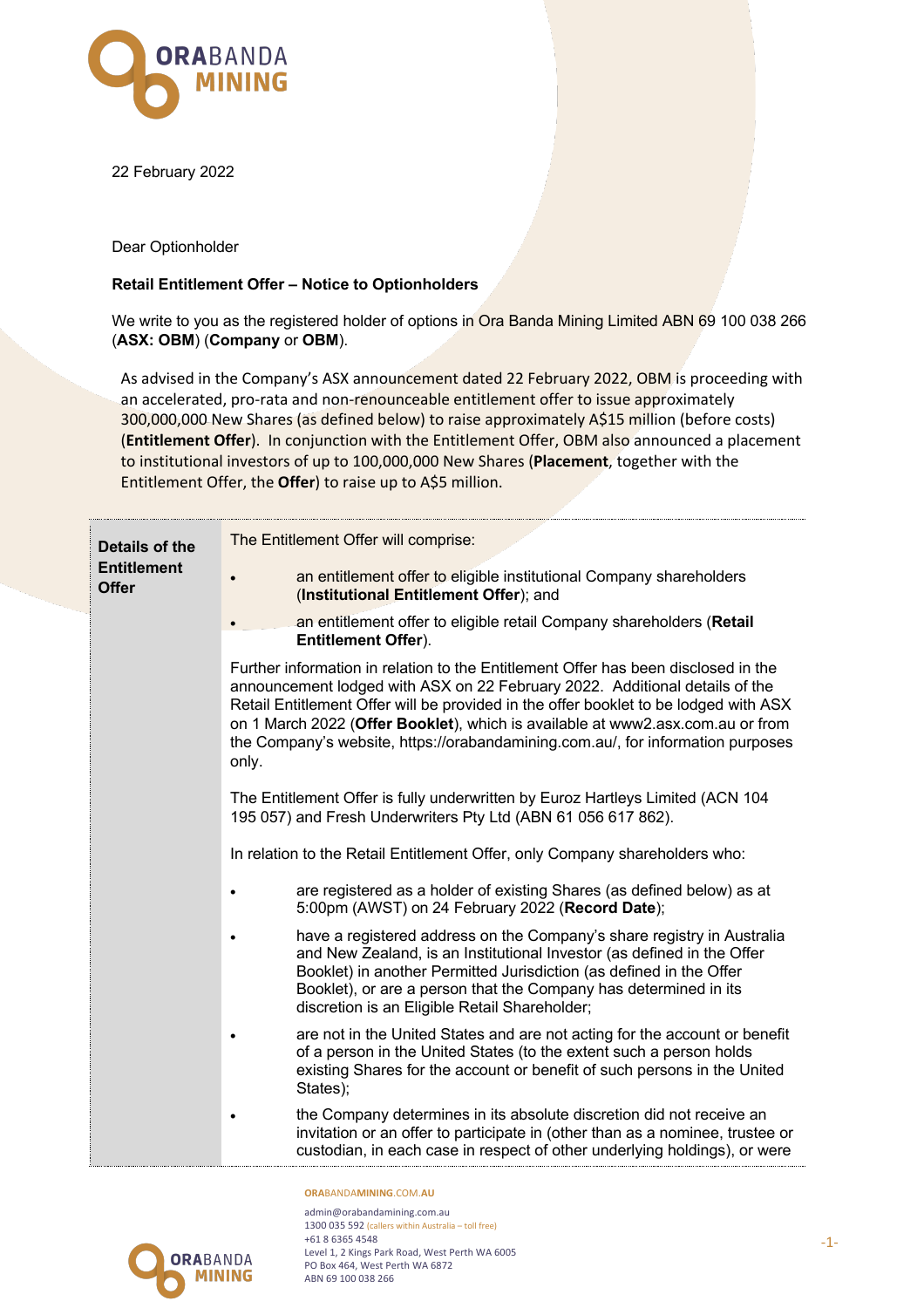

|                                                                                        | otherwise ineligible to participate under, the Institutional Entitlement<br>Offer; and<br>are eligible under all applicable securities laws to receive an offer under                                                                                                                                                                                                                                                                                                                                    |
|----------------------------------------------------------------------------------------|----------------------------------------------------------------------------------------------------------------------------------------------------------------------------------------------------------------------------------------------------------------------------------------------------------------------------------------------------------------------------------------------------------------------------------------------------------------------------------------------------------|
|                                                                                        | the Retail Entitlement Offer without a prospectus or other disclosure<br>document or any lodgement, filing, registration or qualification,                                                                                                                                                                                                                                                                                                                                                               |
|                                                                                        | will be eligible to participate (Eligible Retail Shareholders).                                                                                                                                                                                                                                                                                                                                                                                                                                          |
|                                                                                        | The Retail Entitlement Offer entitles Eligible Retail Shareholders to subscribe for 4<br>new fully paid ordinary OBM shares (New Shares) for every 13 existing fully paid<br>ordinary OBM shares (Shares) held on the Record Date at an issue price of \$0.05<br>per New Share (Issue Price). Eligible Retail Shareholders who subscribe for their<br>full entitlement also have the right to apply for further New Shares out of the<br>shortfall (if any) at the Issue Price.                          |
|                                                                                        | The Retail Entitlement Offer will be made without disclosure to investors, in<br>accordance with section 708AA of the Corporations Act 2001 (Cth) (Corporations<br>Act).                                                                                                                                                                                                                                                                                                                                 |
| Can you<br>participate as<br>an                                                        | Under the terms of the OBM options you currently hold, you are not entitled to<br>participate in the Retail Entitlement Offer.                                                                                                                                                                                                                                                                                                                                                                           |
| optionholder?                                                                          |                                                                                                                                                                                                                                                                                                                                                                                                                                                                                                          |
| What if you<br>want to<br>participate in<br>the Retail<br><b>Entitlement</b><br>Offer? | For you to participate in the Retail Entitlement Offer, you must exercise any OBM<br>options (subject to the terms of the OBM options) and be registered as an Eligible<br>Retail Shareholder before the Record Date.                                                                                                                                                                                                                                                                                    |
|                                                                                        | To exercise some or all of your OBM options you will need to give notice in writing<br>to OBM in accordance with the terms and conditions of issue of those OBM<br>options together with payment of the exercise price in cleared funds for each OBM<br>option exercised, with sufficient time to ensure that you are registered as a<br>shareholder of the Company by the Record Date.                                                                                                                  |
|                                                                                        | The purpose of this notice is to advise you of the Retail Entitlement Offer and to<br>give you adequate opportunity to exercise some or all of your OBM options so that<br>you may be registered as an Eligible Retail Shareholder before the Record Date<br>so that you may participate in the Retail Entitlement Offer.                                                                                                                                                                                |
|                                                                                        | You should carefully consider your personal circumstances and the Offer Booklet<br>before deciding whether to exercise your OBM options. If you are unsure what<br>action you should take or have any questions about the Retail Entitlement Offer,<br>you should contact your stockbroker, accountant or other professional adviser.<br>Specifically, you will need to consider the terms of any restriction agreements that<br>relate to your OBM options and how they impact your rights to exercise. |
| <b>What will</b><br>happen if you<br>don't exercise<br>your options?                   | If you do not want to exercise your OBM options and participate in the Retail<br>Entitlement Offer, then you can continue to hold the OBM options in accordance<br>with their terms and no action is required.                                                                                                                                                                                                                                                                                           |
|                                                                                        |                                                                                                                                                                                                                                                                                                                                                                                                                                                                                                          |

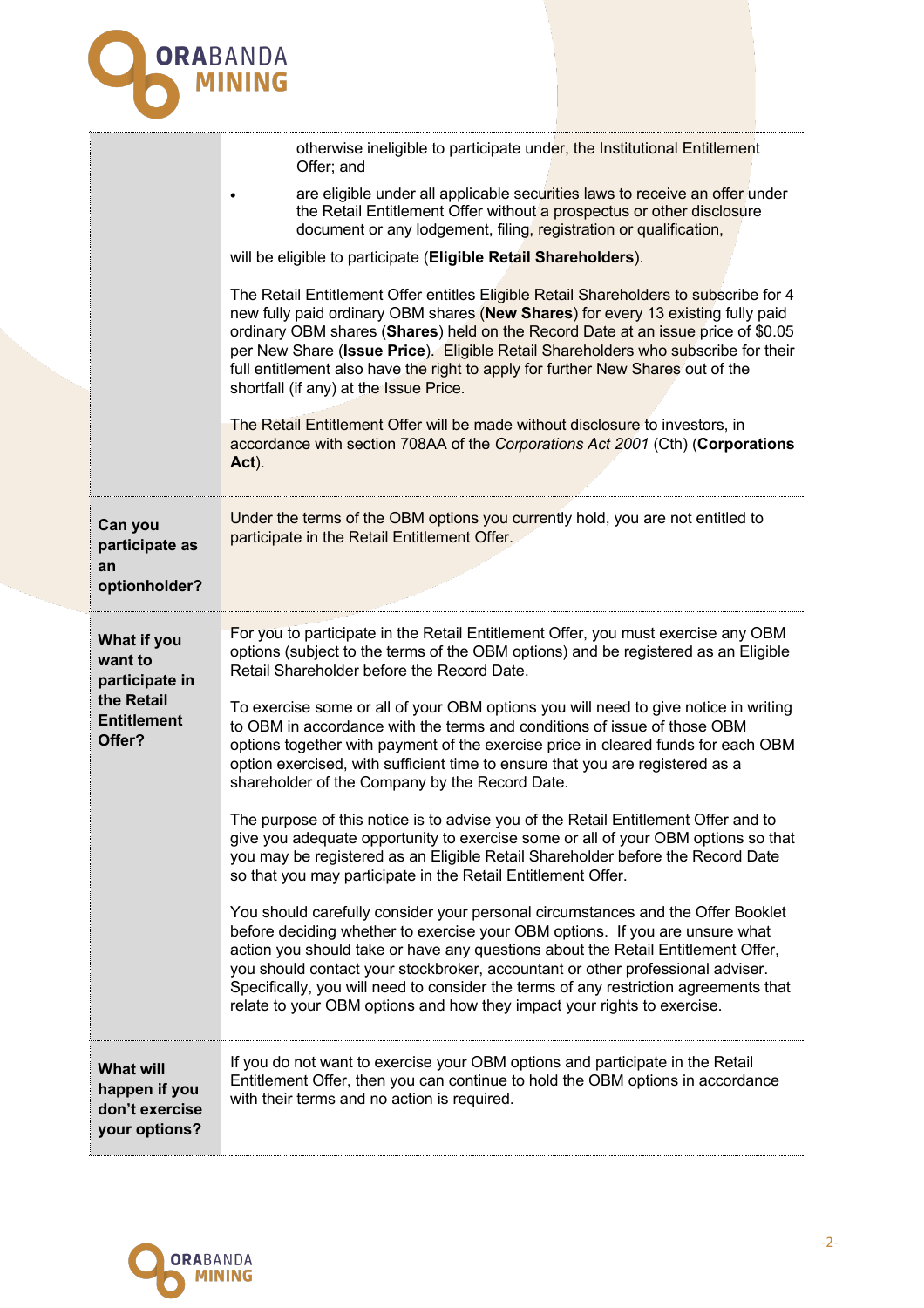

The anticipated timetable for the Offer is as set out below. The timetable is indicative only and subject to change. Subject to the Corporations Act and the ASX Listing Rules, the Directors reserve the right to vary these dates, including the closing date of the Retail Entitlement Offer (**Closing Date**).

For all enquiries concerning the Retail Entitlement Offer, please call Computershare, the Company's Share Registry on 1300 850 505 from within Australia or +61 3 9415 4000 between 8:30am and 5:00pm (AEDT) Monday to Friday.

Yours faithfully

ps al

**Peter Nicholson**

Managing Director Ora Banda Mining Limited